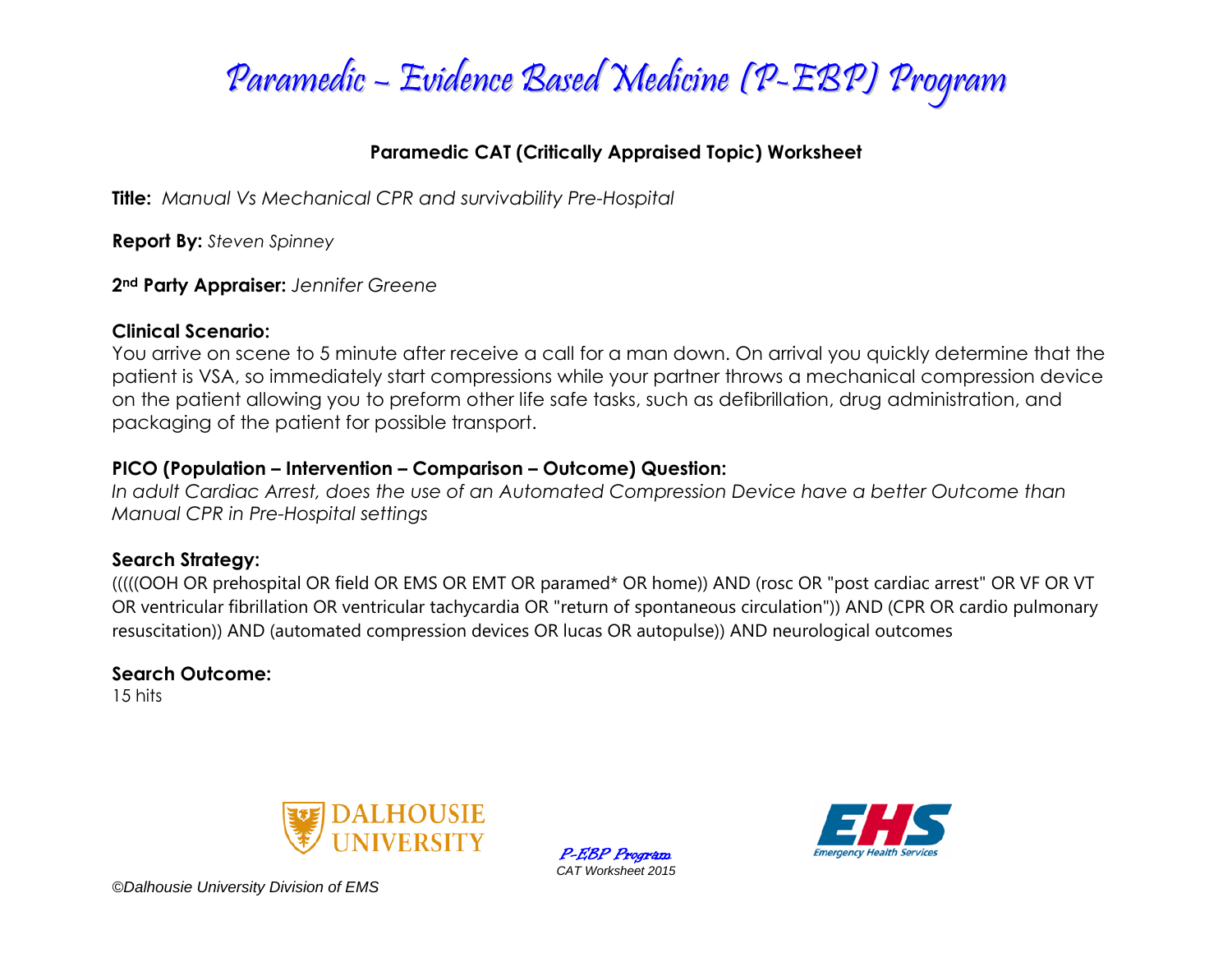# Paramedic – Evidence Based Medicine (P-EBP) Program

| <b>Relevant Papers:</b>       |                                                 |                                                                                        |                                                                                                                                                                                         |                                                                                                                                                         |                                                                                                                                                                                                                                                                                                                    |
|-------------------------------|-------------------------------------------------|----------------------------------------------------------------------------------------|-----------------------------------------------------------------------------------------------------------------------------------------------------------------------------------------|---------------------------------------------------------------------------------------------------------------------------------------------------------|--------------------------------------------------------------------------------------------------------------------------------------------------------------------------------------------------------------------------------------------------------------------------------------------------------------------|
| AUTHOR, DATE                  | POPULATION:<br>SAMPLE<br><b>CHARACTERISTICS</b> | <b>DESIGN (LOE)</b>                                                                    | <b>OUTCOMES</b>                                                                                                                                                                         | <b>RESULTS</b>                                                                                                                                          | STRENGTHS/<br>WEAKNESSES                                                                                                                                                                                                                                                                                           |
| Crit Care Med. 2013           | Cardiac Arrests: 6,538<br>with 1,824 ROSC       | This is a Meta<br>Analysis, with<br>Prospective and<br>Retrospective<br>Studies.       | In 5 out of 8 Studies<br>reviewed, ROSC was<br>achieved 1.6 times<br>more often with<br>Mechanical CPR Vs.<br>Manual CPR.<br>3 out of 8 studies were<br>statistically<br>indeterminant. | Mechanical Vs<br>Manual CPR rate of<br>ROSC (odds ratio,<br>1.62 [95% CI, 1.36,<br>$1.92$ ], $p < 0.001$ ).                                             | Strengths: 1.6 times<br>ROSC rate with<br>mechanical CPR Vs.<br>Manual CPR.<br>All cases were real<br>cardiac arrests.<br>Weaknesses: No way<br>to determine if CPR<br>was to standard<br>throughout studies.<br>No determination if<br>pts with ROSC ever<br>left hospital.<br>Included<br>Retrospective studies. |
| Rubertsson S. 2013,<br>Sweden | Cardiac Arrests: 2589                           | This was a<br>Prospective Study,<br>with a control<br>group.<br>This is an LOE level 1 | Study was looking for 6<br>month survivability<br>with positive<br>neurological<br>outcomes.<br>Manual CPR:98(7.6%)<br><b>Mechanical CPR:</b><br>110(8.5%)                              | 110 (8.5%) vs 98 (7.6%)<br>(risk difference, 0.86%;<br>95% CI, -1.2% to 3.0%)<br>at 6 months with<br>mechanical CPR and<br>manual CPR,<br>respectively. | Strengths:<br>Randomized study,<br>Control Group<br>present with<br>approximately equal<br>numbers<br>Weaknesses:<br>Any patient that was<br>misplace or unable to<br>be followed was<br>automatically given a<br>bad outcome.                                                                                     |



P-EBP Program *CAT Worksheet 2015*



*©Dalhousie University Division of EMS*